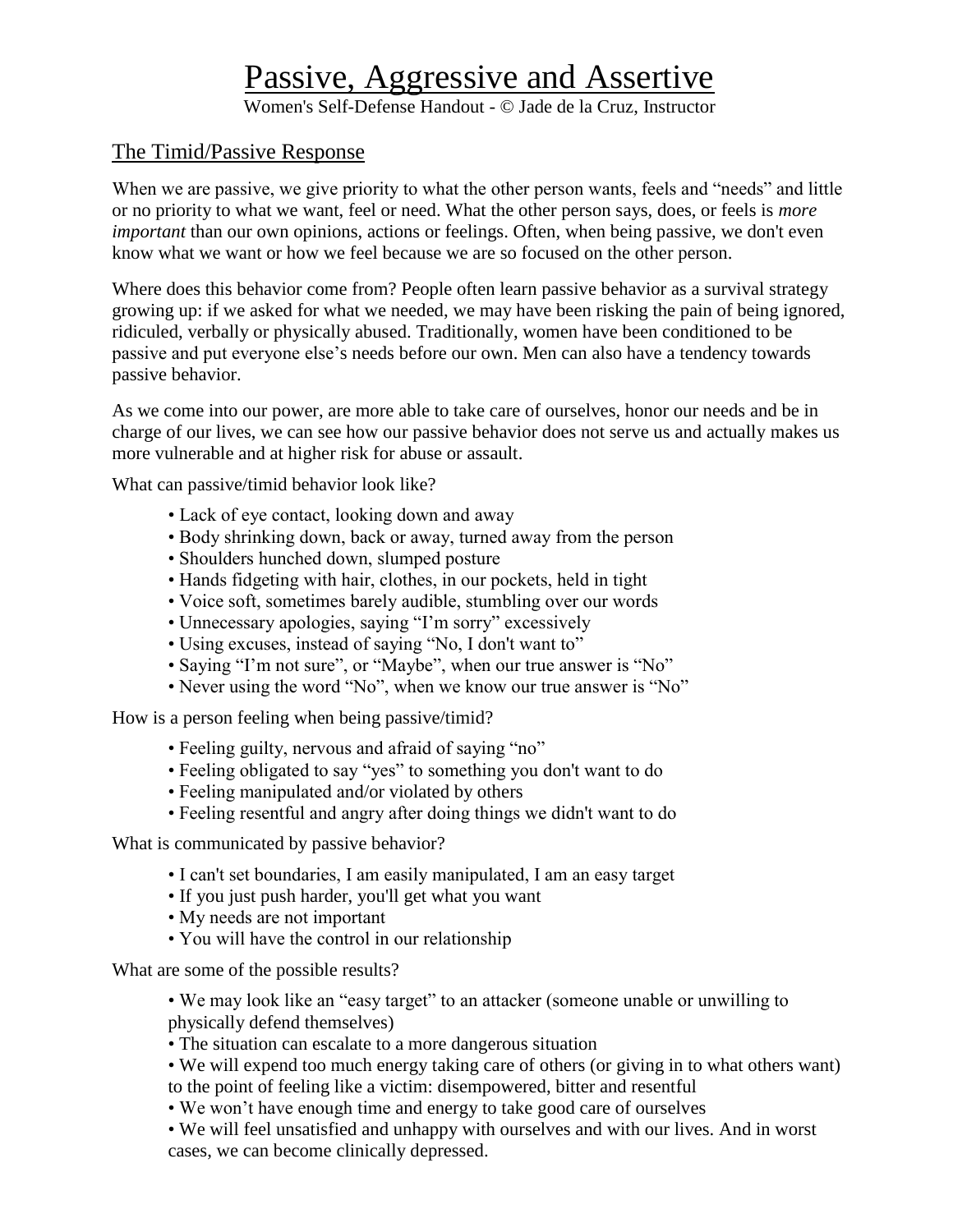## The Aggressive Response

When we, or others, are aggressive we give priority to what we want, feel and "need" and little or no priority to what the other person wants, feels and needs. We believe what that our opinions, wants and needs are more important than those around us. Often when being aggressive, we don't even think about what the other person feels because we are so focused on ourselves.

Where does this behavior come from? People often learn aggressive behavior as a survival strategy growing up: being aggressive is one way of trying to get our needs met. Our needs may be valid, but dominating and manipulating others to get them met is unhealthy and abusive. Underneath the aggressive behavior can be someone who is very afraid and hurt. Our feelings of pain, fear and anger are valid: we need to choose appropriate ways to express these feelings. Traditionally, men have been conditioned to be in charge, be aggressive and have power over others. Women can also behave in these ways.

As we come into our power, we have power-from-within, emotional strength and inner confidence. We learn that acting out of fear in an aggressive way hurts others and prevents us from having healthy, loving relationships and deep connections with people. We begin to see that aggressive behavior does not serve us and keeps us afraid and isolated.

What can aggressive behavior look like?

- Angry facial expression, glaring eyes
- Moving into the other person's personal body space
- Pointing the finger at the other person, making fists, large gestures, arms waving around
- Voice loud or yelling could have a sarcastic, harsh, biting tone
- Blaming the other person, insisting that you are right and they are wrong
- Using phrases like "You never...", "You always...", "You are such a ..."

How does an aggressive person typically feel?

- Angry, frustrated, resentful, and at times violent and "out of control"
- We feel entitled: "You owe me and you should give me what I want."
- We feel righteous: "I have every right to be mad at you."
- We feel blaming: "It's your fault that I'm angry."
- Underneath the anger we may feel powerless, hurt and scared
- Later we may feel guilty for acting aggressively and hurting others

What does aggressive behavior communicate?

- My needs are more important, I don't value you as an equal
- I am insensitive, disrespectful and determined to get what I want even at the expense of others
- If I don't get my way, the situation will escalate, I'll get angry
- If you won't give me what I want, I won't love you, I'll leave you

What are possible outcomes?

- We intimidate and alienate others to the degree that people are afraid of us
- We are unable to create safe, healthy relationships based on mutual respect & love
- We are unhappy and unsatisfied with ourselves and our lives. In worst cases, we can feel clinically depressed.